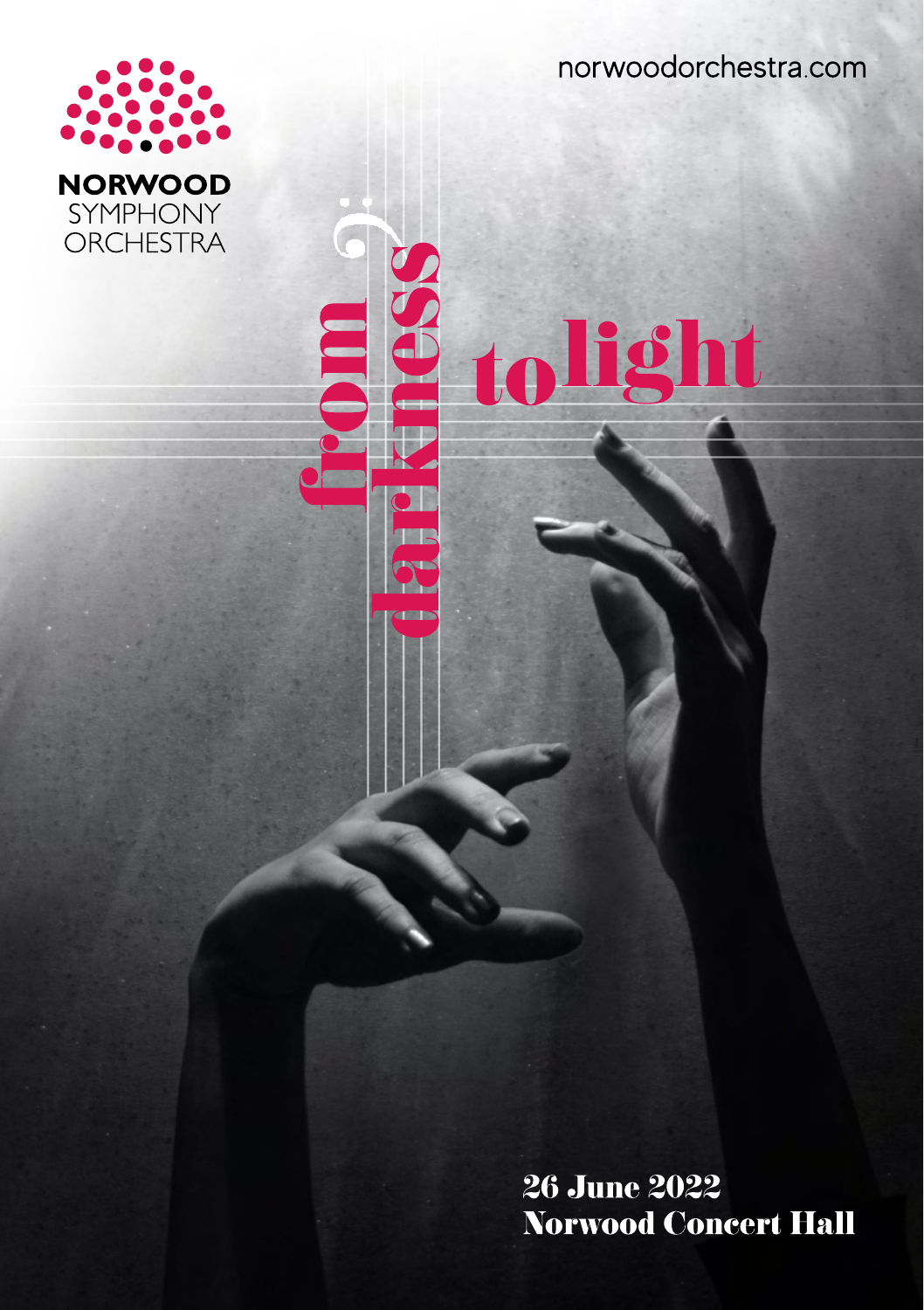# Acknowledgement of Traditional Owners

The Norwood Symphony Orchestra acknowledges the Kaurna people, traditional custodians of the land on which we perform today. We pay respect to their Elders past and present and extend that respect to Aboriginal and Torres Strait Islander people here today.

# **Greetings**

Dear friends and family of the Norwood Symphony Orchestra. It gives me great pleasure to be able to welcome you to our second season of 2022. It has been over six months since I have stood on this podium in front of you all. It is good to be back with an unrestricted audience.

The program today features Schumann's Piano Concerto with visiting concert artist Hyunsoon Whang and Tchaikovsky's Fifth Symphony. I know that you will be as thrilled by this program as I am delighted to present it. There are so many wonderful themes in both works I would be surprised if you didn't recognise at least some of them and you may very well be humming tunes as you leave the hall today. It is such a thrill to play and to listen to but honestly, I think I have the best seat in the house. Plus, I get to wave my arms to the music in front of you all!

Our next concert is also going to be a beauty—Sibelius's Finlandia, Mozart's Flute and Harp Concerto and Brahms' Third Symphony. Definitely something for the calendar.

Thanks as always to all the musicians for their dedication throughout our rehearsal period. Special thanks to the committee of the NSO for their hard work behind the scenes; to the City of Norwood, Payneham and St Peters for their support; our front of house volunteers; and of course all of you, our dedicated audience, for supporting and encouraging us, your orchestra, through your continued patronage.

Michael Milton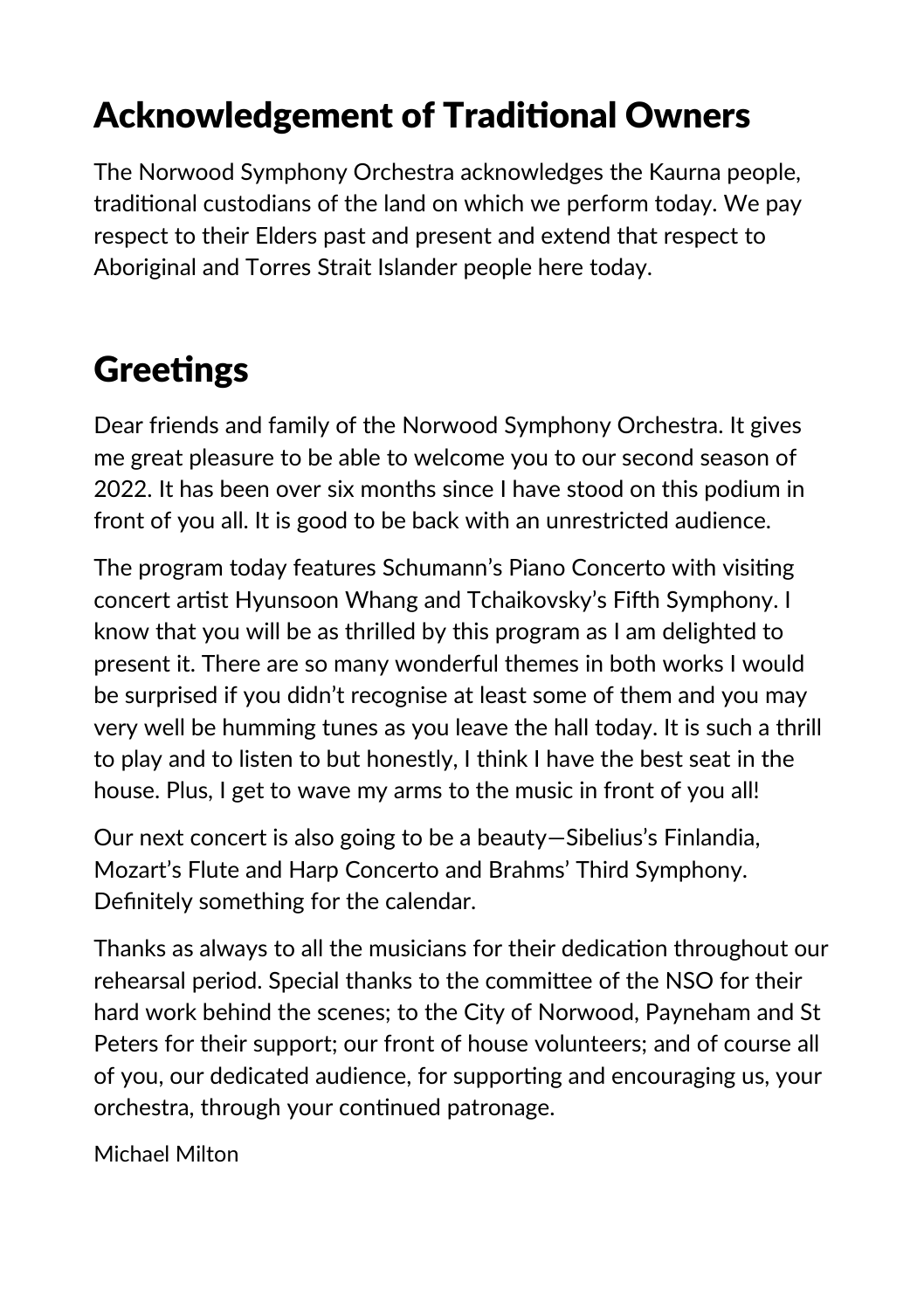# Program

The *Norwood Symphony Orchestra* welcomes our soloist Hyunsoon Whang and presents:

### Mozart — Overture to *Don Giovanni*, K527

Robert Schumann — *Piano Concerto in A minor, Opus 54*

**Soloist: Hyunsoon Whang**

### **INTERVAL**

### *Tchaikovsky — Symphony No 5 in E minor, Opus 64*

**Conductor—Michael Milton**

Complimentary tea, coffee and biscuits will be served from the bars during the interval.

*From Darkness to Light,* Norwood Concert Hall, 26 June 2022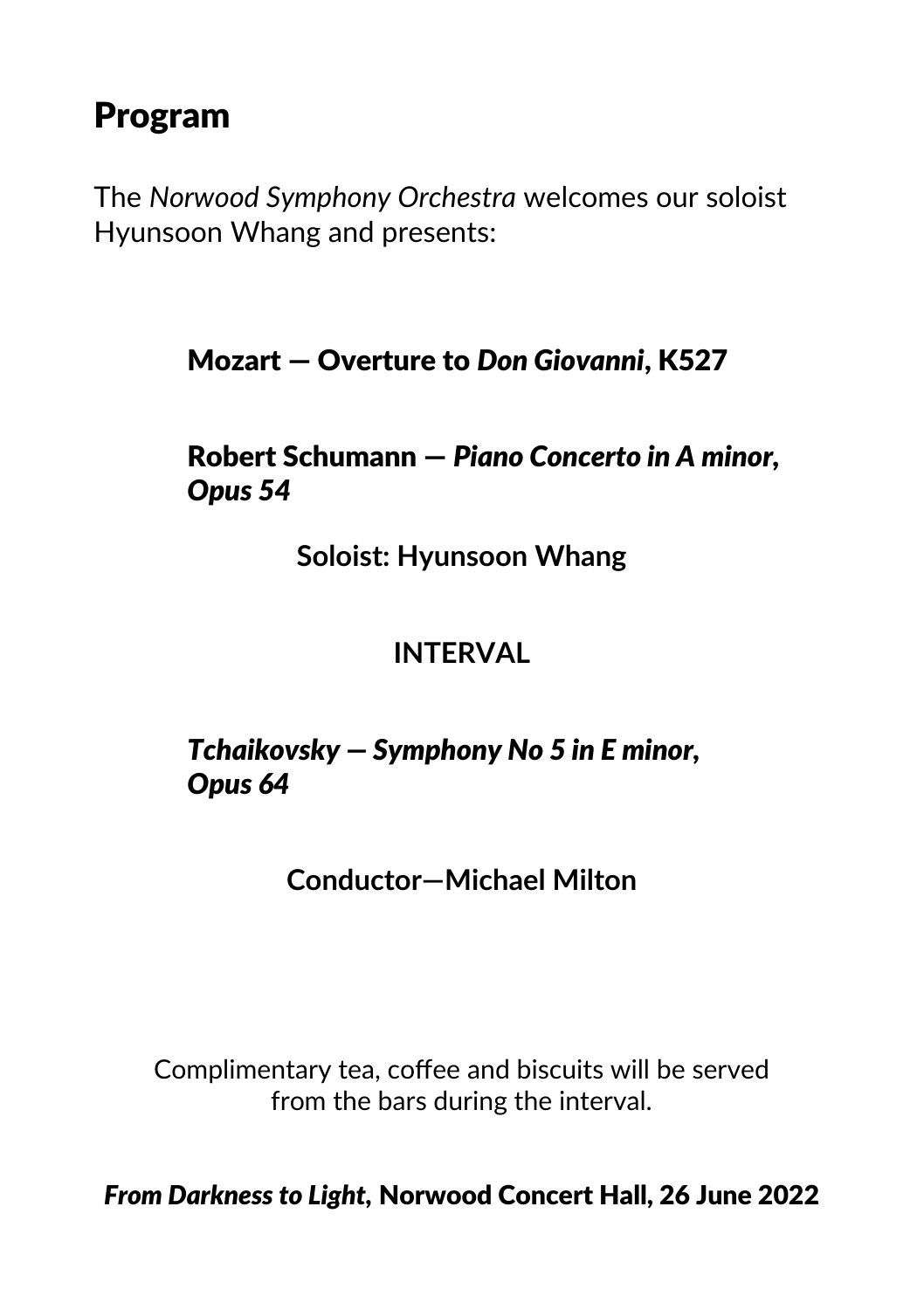# Program Notes

### Overture to Don Giovanni, K527

Wolfgang Amadeus Mozart (1756-1791)

Mozart was commissioned to write this opera, considered one of the finest works of the genre, after his first visit to Prague in January 1787. He was highly appreciated there, with a dedicated audience that enthusiastically flocked to his concerts.

The libretto is based on an old Spanish tale of a licentious nobleman, Don Giovanni (or Don Juan, in the original), who relentlessly pursues all kinds of women, noble, peasant and anything in between. After killing the father of an engaged lady that he had attempted to seduce, he and his manservant plan a party with lots of women invited. They also jokingly invite a nearby statue of the murdered father (this is opera, remember), which then turns up! The statue returns the favour, and Don Giovanni is dragged down to hell by demons.

Premiering in Prague in October that same year, Mozart was writing the music for the opera down to the last minute—the orchestra played the overture with copies of the music which still had wet ink!

## Piano Concerto in A minor, Opus 54

Robert Schumann (1810-1856)

Schumann attempted to write several piano concerti, none of which were completed except this work. Originally conceived as a one movement *fantasie* for piano and orchestra in 1841, the composer's wife Clara persuaded him to extend the work into its final 3 movement format. It was first performed in Dresden in 1845, with Clara as the soloist. The second performance, in Leipzig, was conducted by Felix Mendelssohn.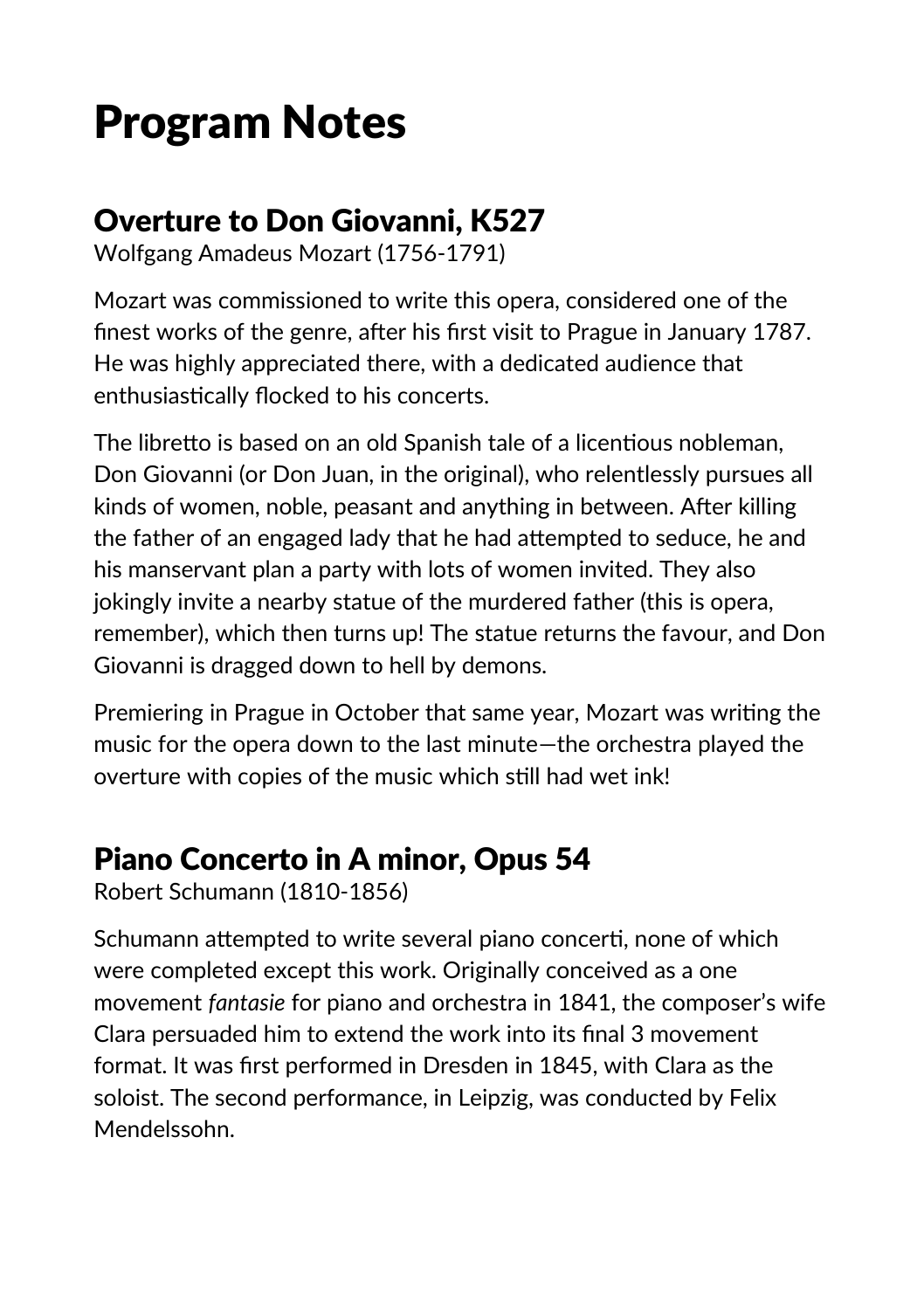The first movement (*Allegro affettuoso*) juxtaposes the bravura opening chords with a slower, mournful theme, heard initially in the woodwind. In the *Intermezzo*, Schumann employs a delicate give and take between the soloist and orchestra, before the strings lead the way straight into the rollicking *Allegro vivace* of the final movement.

## Symphony No 5 in E minor, Opus 64

Pyotr Ilyich Tchaikovsky (1840-1893)

As a student at the newly-formed St Petersburg Conservatory, Tchaikovsky was exposed to Western European musical forms and ideas, allowing him to blend European structures and instrumentation with Russian melodies. Schumann's music can be seen as a major influence on his use of orchestral harmony. His later professorship at the Moscow Conservatory helped cement his unmistakable Russian style.

This symphony, written in 1888, uses a recurring main theme, which is present in each of the four movements. First played by the clarinet, this theme is transformed in various ways, appearing in the last movement in the major key, in an emphatic statement by the brass.

The second movement begins with a chorale in the lower strings, accompanying the solo horn in one of the composer's most beautiful melodies. The graceful waltz of the third movement shows Tchaikovsky's talent for writing dance music, with the themes swirling back and forth between sections of the orchestra.

From the seeming inertia of the opening section, this symphony moves inexorably and with ever more progress towards the finale, where the music coalesces into a ferocious whirlwind of sound, from which the triumphant main theme emerges.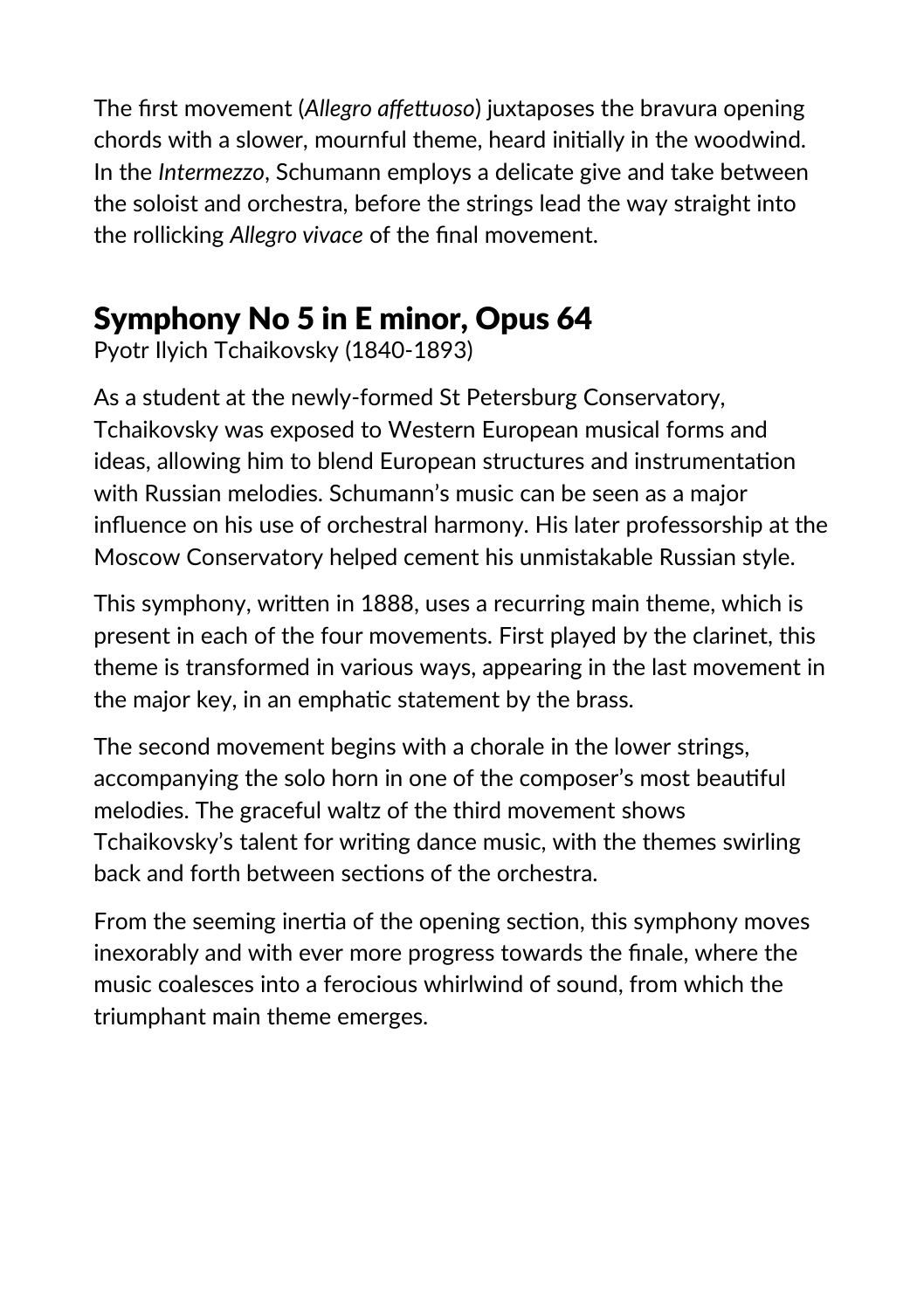# Guest Artist

## Hyunsoon Whang



Korean American pianist Hyunsoon Whang has been praised by critics as "the kind of player who appears to immerse her entire being in the music," and as one who has "always delivered with grace and beauty." She began her piano studies at the age of four and by the time she was eight, she knew she

wanted to be a pianist and has never looked back.

Highlights of Whang's 2022-23 season include appearing as soloist with Norwood Symphony Orchestra in Australia and the Lawton Philharmonic Orchestra in Oklahoma, chamber music appearances in Heilbronn, Germany, and Florida. She will also continue her survey of the complete 32 Beethoven Piano Sonatas. A recent recording of late Brahms works (Op. 119 and Op. 120) with her longtime collaborator clarinettist Daniel McKelway will soon be released on SonaBLAST!

A passionate educator, Whang has taught and nurtured generations of students. She presents interactive recitals for public school children every year fostering the love of music in young people. She is a recipient of the Oklahoma Governor's Arts in Education Award.

Whang studied at the North Carolina School of the Arts, the St. Louis Conservatory, The Juilliard School, and earned a doctorate from Indiana University under the tutelage of legendary pianist György Sebők. She is Professor of Piano at Cameron University where she holds the McMahon Endowed Chair in Music. She lives in Medicine Park, Oklahoma and enjoys nature, practising yoga, being a virtual mom to her daughter Courtney and following Major League baseball.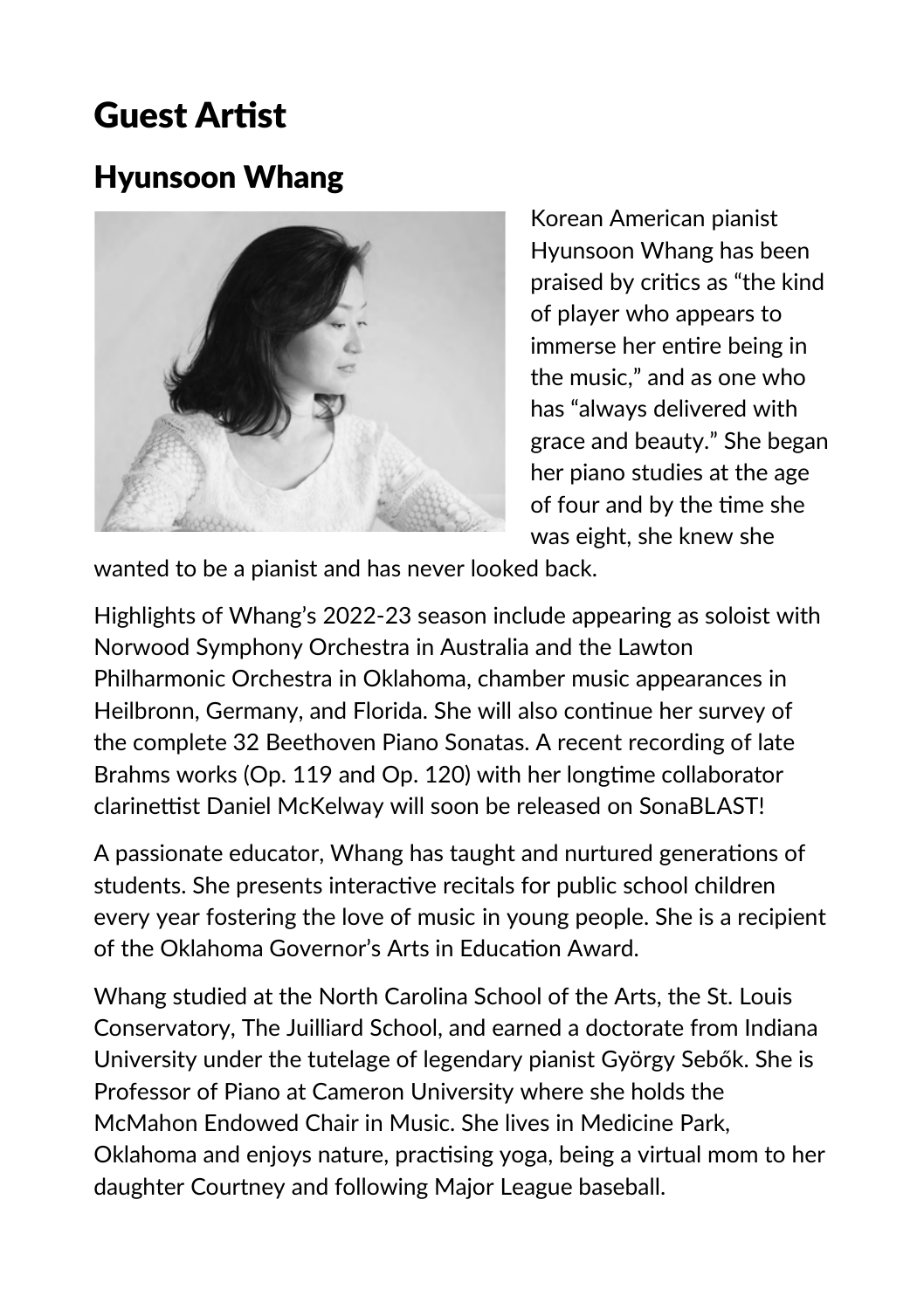# Norwood Symphony Orchestra

#### Conductor—Michael Milton

#### 1st Violins

Naomi Cain Julie Czarnecki Alex Fajardo Melanie Harrald Matthew Hong Rebecca Kemp Chris Rawlinson Clara Seung Lai Wei

#### 2nd Violins

Suzanne Edwards Hedley Hansen Helen Jones Tony Miller Rachel Offer Joseph Simons Barbara Tiffin Xuan Vu

#### Violas

Iarla Bastians Chris Batty Ricky Liu Eve Tancibudek Samantha Thorne Steve Salamon James Zhang

#### Cellos

Jane Bailey Joel Baligod Rosalie Day Janis Svilans

#### Double Bass

Ella Conboy Tammy Papps James Sandeman

#### Flutes and piccolo

Jasmin Feneley Jane MacKenzie (+piccolo) Sam Taylor

#### **Ohoes**

Anthony Radogna Jill Noble

#### Clarinets

Sheryl Fox Alison Stuart

#### Bassoons

Josie Hawkes OAM Kathryn Lucas

#### Horns

Paul Hampton-Smith Andrew Heitmann Kevin Jones Joshua Liu

#### **Trumpets**

John Kerry Ian Roberts

#### **Trombones**

Peter Doherty Patrick Stapleton Gregory Tillett

#### Tuba

John Rofe

# **Percussion**

Michael Holland